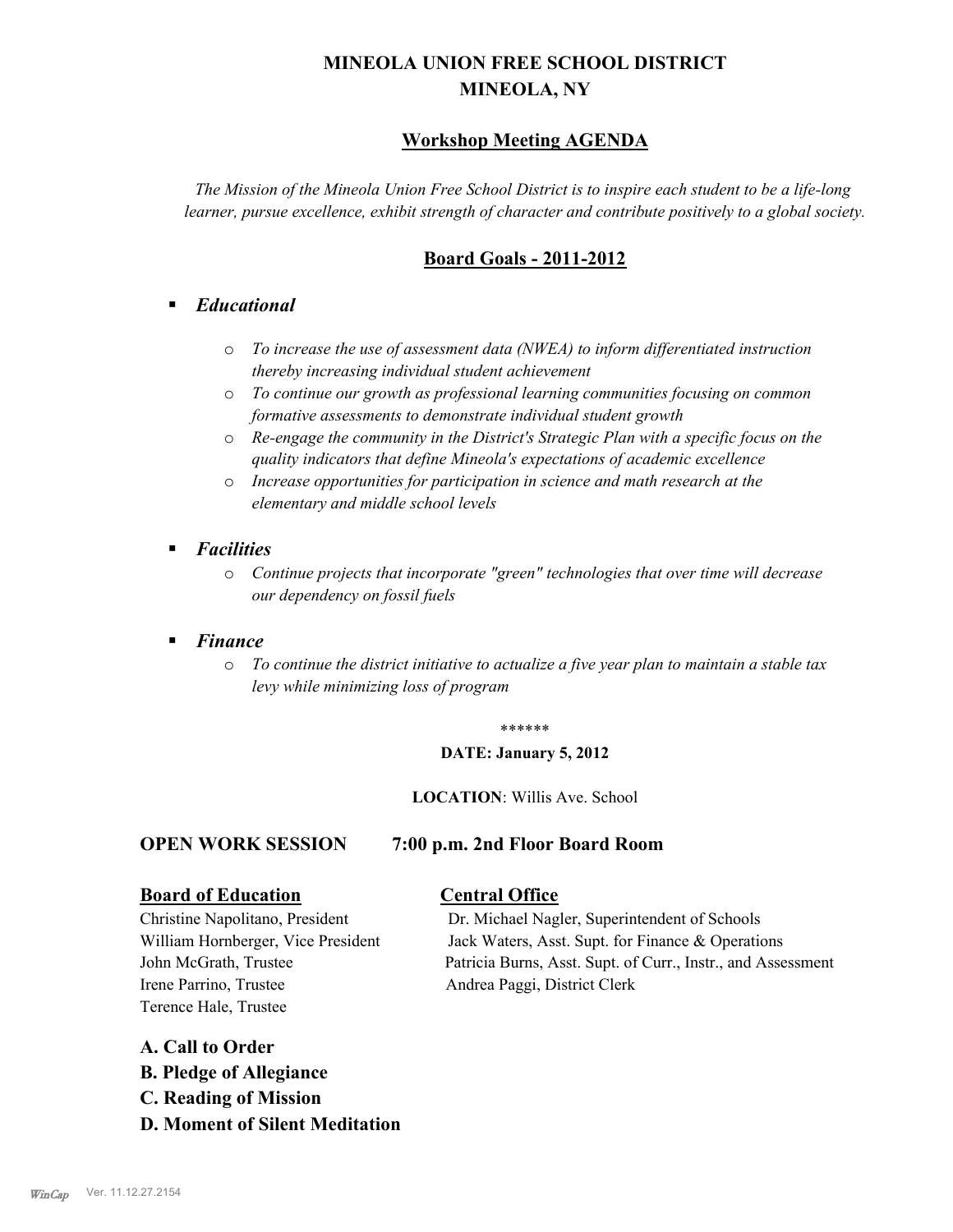#### **E. Dais & Visitor Introductions**

## **F. High School Student Organization Report**

## **G. Old Business**

## **H. New Business**

## **I. Consenus Agenda**

**RESOLUTION #49 -BE IT RESOLVED** that the Board of Education approves the consensus agenda items I.1.a. through I.3.a., as presented.

| <b>Motion:</b> |     |  |
|----------------|-----|--|
| Second:        |     |  |
| Yes:           | No: |  |
|                |     |  |
|                |     |  |
|                |     |  |
|                |     |  |
| Passed:        |     |  |

#### 1. **Instruction**

Appointment(S) Sub Teacher per diem The Board of Education approves the addition of the following candidates to the Per Diem Substitute Teacher List at a daily rate of pay, \$90.00: a. EMPLOYEE NAME EMPLOYEE CERTIFICATION 1. Joan M. Carlucci N-6, Reading

## 2. **Civil Service**

- a. Leave(s) of Absence
- That the Board of Education approve a paid Medical Leave of Absence for Janette Stoner, Teacher Aide at the High School, effective January 11, 2012 through March 12, 2012, due to surgery. 1.

### 3. **Business/Finance: Contract Approvals**

### Budget Appropriation Adjustment

a. That the Board of Education approves the acceptance of revenue in the amount of \$2040.00 generated from Instrument Rental receipts and makes appropriation adjustments to the following Budget Code: 2110.416.00.2330.

### **J. Superintendent's Report**